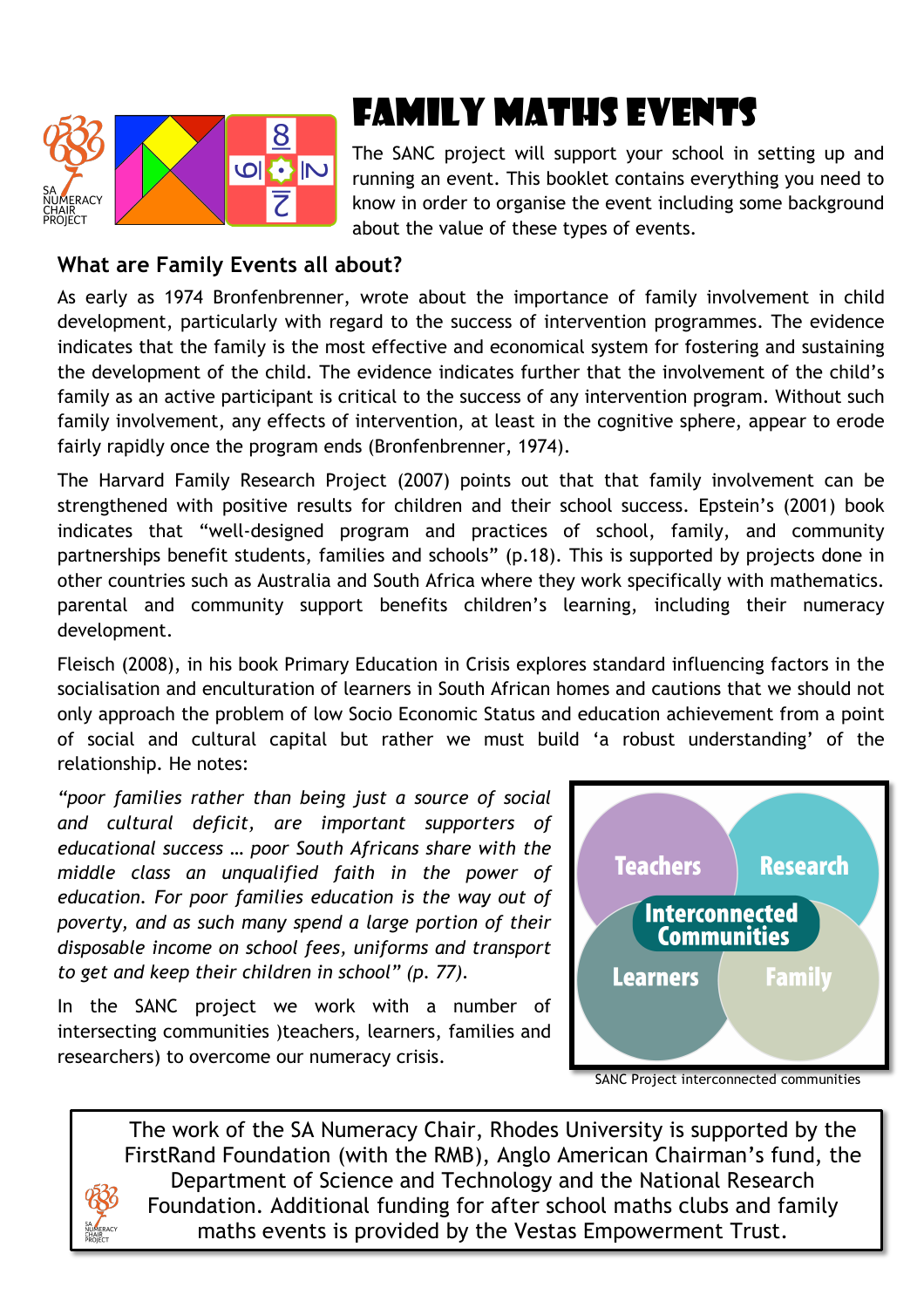# How do the events work?

### Before the event

- Invite the siblings and parents of the children in the club (and grade if required) to participate as a team
	- $\circ$  Aim for maximum 100 people (including children)
	- o Emphasise prompt start time
	- o Saturday mornings work well, but you know your parents and learners best, so choose a time when you think they will come
- Allocate about 2 to 2.5 hours for the event
- Organise food
- Organise prizes
- Organise additional volunteers to help man the stations e.g. teachers, older learners, President's Award candidates and so on

#### In the venue

- Set up a table for each activity, giving each table a unique number
- Aiming for no more than 20 stations. There will be fewer if fewer people arrive.
- Each table or "station" is manned by an older learner / adult who has access to the solution for the activity

#### As each family group arrives

- They are given a scorecard, clipboard and pencil
- Allocate themselves a Team Name
- Sign the register
- Get allocated to a station, but do not start until all teams have arrived

### Once everyone has arrived

- Briefing session about how the event works
- Teams go to their stations
- Whistle blows for the event to start

#### The actual event

- The station volunteer explains the activity to the team
- Teams work at their allocated station for between 3 to 4 minutes
- One person acts as activity timer. This person blows a whistle after the allotted time

A South African Numeracy Chair Project Initiative 2015 www.ru.ac.za/sanc/numeracybuzz/familymathsevents

- Each team is given a score for the activity
- They move onto the next station in numerical order
- Repeat these steps until a team has done all stations

## After the teams have completed all the stations

- Scorecards are collected and scores added up for each team
- Prizes are allocated
- Family talk, prize giving and photographs
- Serve food!

Last updated: 20<sup>th</sup> May 2015



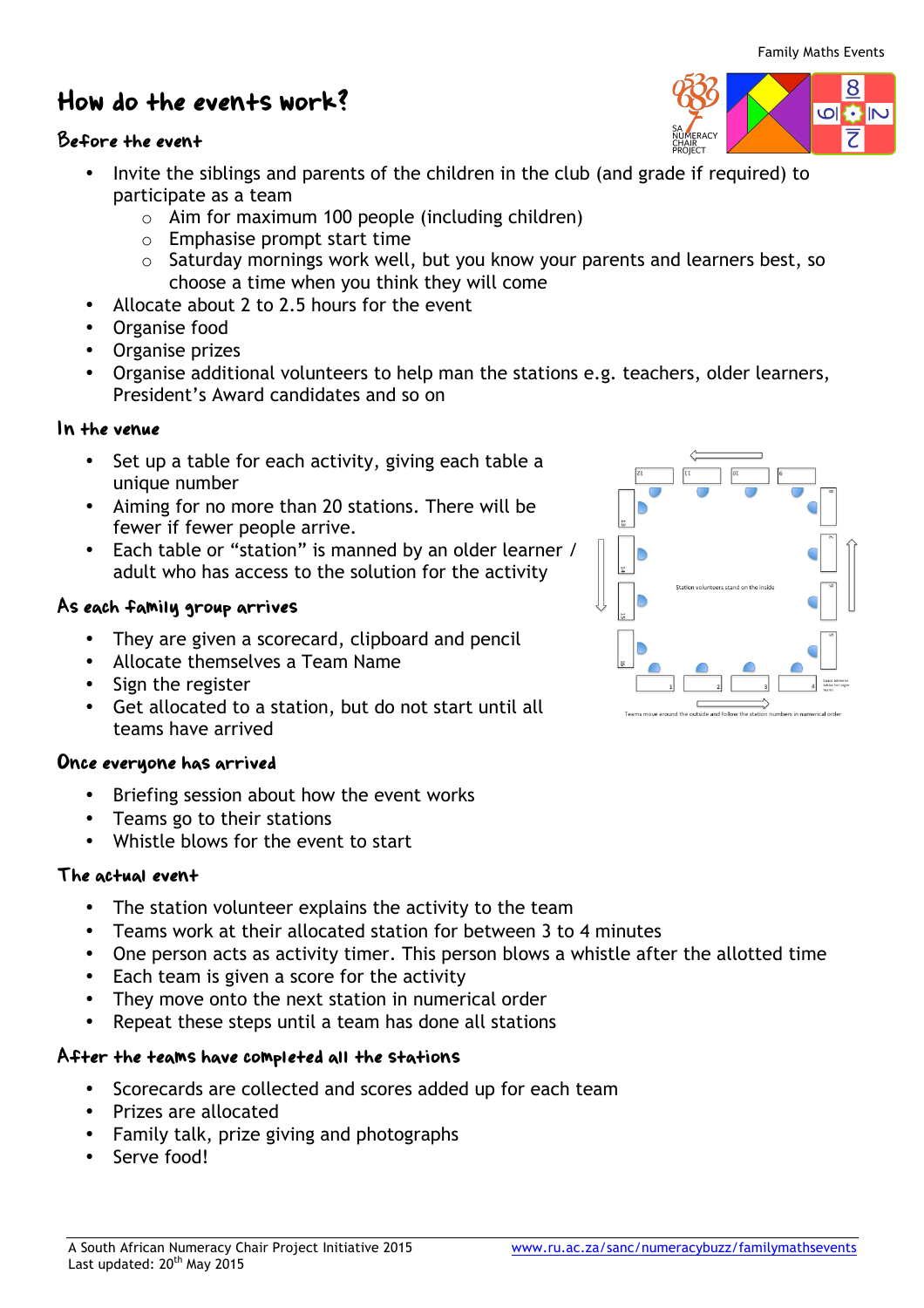# What resources are needed for the event?

| <b>SANC project provides</b>                  | School input                                  |
|-----------------------------------------------|-----------------------------------------------|
| All activities and related resources for each | Spacious venue e.g. school hall               |
| station                                       |                                               |
| Pencils, scorecards and boards                | Tables (about 20 to 25)                       |
| Prizes (vouchers, chocolates etc)             | Chairs (about 20 to 25)                       |
| Staff to help man stations                    | Method of informing parents and learners e.g. |
|                                               | invitation                                    |
| Parent talk (if parents attend)               | At least 5 staff members to help man the      |
|                                               | stations / serve food / take register.        |
|                                               | Preferably teachers from the club / grade     |
|                                               | children and other maths teachers             |
| Activities for the families to take home      | A place to serve some food                    |
| (cards, dice etc.)                            |                                               |
|                                               |                                               |
| Register                                      | Press or other photographer                   |
| Food                                          |                                               |

## Can we run our own events?

YES, of course!

If you wish to do so for other grades:

- Follow the guidelines in this booklet
- Activities are available on the SANC project website:
- http://www.ru.ac.za/sanc/numeracybuzz/familymathsevents/. From this page you can access the following:
	- Family Maths Events Archive of all the events that we have organised and supported since 2012
	- Family Maths Events resources including activities, scorecards, registers and more!

 $Note:$